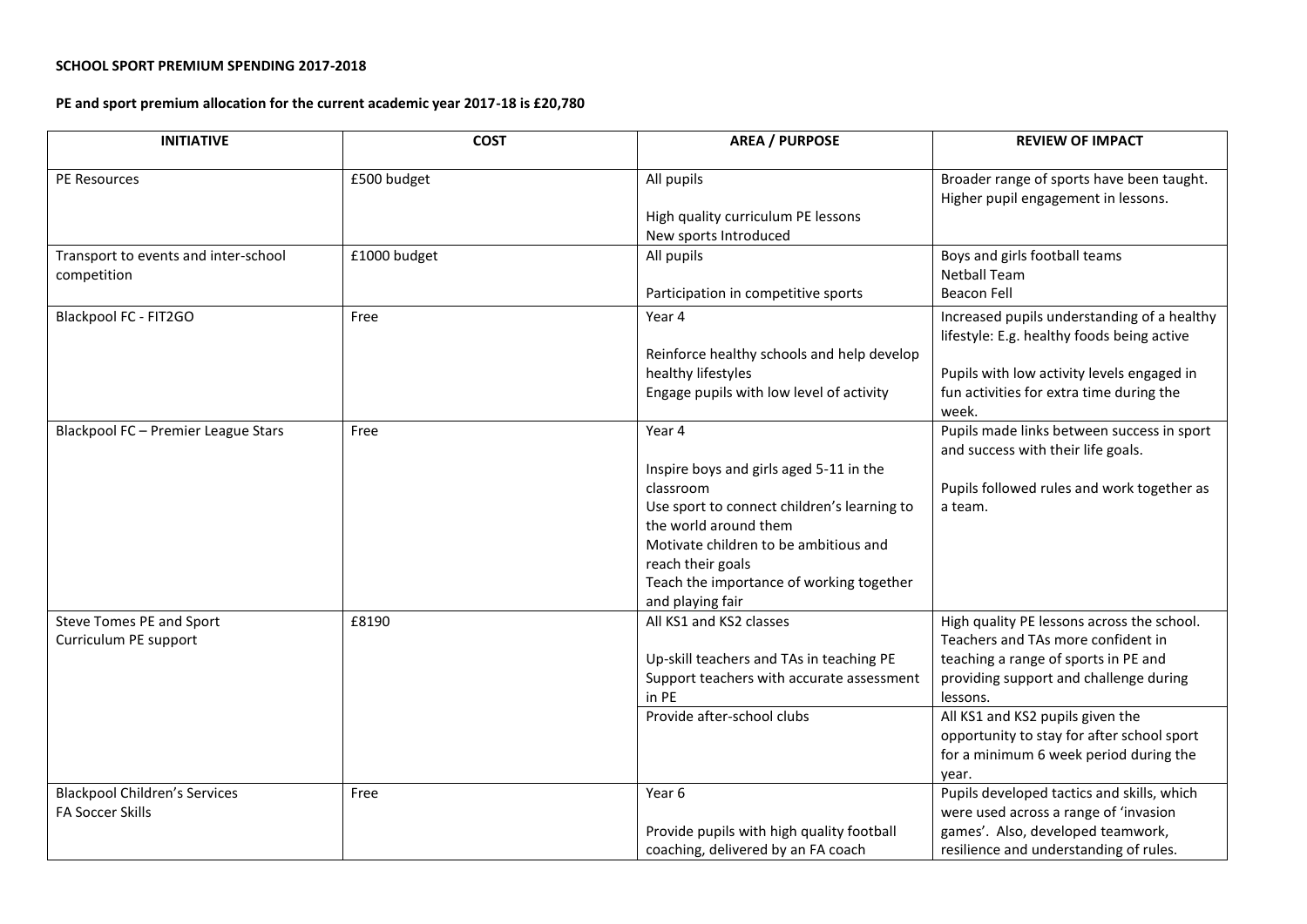| <b>Blackpool Children's Services</b><br>Early Years Physical Activity | £1350 | All Reception classes<br>Enrichment of Physical Activity area of the<br>curriculum.<br>Up-skill teachers and TAs in teaching PE<br>Support teachers with accurate assessment<br>in PE                                                                                                            | Reception pupils engaged in sports<br>activities and developed a love of PE and<br>activity.<br>Teachers and TA's are more confident in<br>teaching a range of sports. They were able<br>to provide support and challenge during PE<br>lessons. |
|-----------------------------------------------------------------------|-------|--------------------------------------------------------------------------------------------------------------------------------------------------------------------------------------------------------------------------------------------------------------------------------------------------|-------------------------------------------------------------------------------------------------------------------------------------------------------------------------------------------------------------------------------------------------|
| <b>Blackpool Children's Services</b><br>Sport4Champions               | Free  | Year 6<br>To help reduce the drop off rate in sport<br>and physical activity during the transition<br>stage from primary to secondary school<br>To engage children in activities and help<br>them develop positive habits<br>To increase participation levels in teenage<br>years and adulthood. | Pupils developed positive habits that help<br>them to continue to engage in sport and<br>physical activity in teenage years and<br>adulthood.<br>Pupils stayed active!                                                                          |
| <b>Blackpool Netball Club</b><br>After school High5 Netball club      | £325  | Year 5 and 6 pupils<br>Provide high quality coaching of High5<br>netball and experience of inter-school<br>competition.<br>Up-skill teachers in the coaching of High5<br>netball.                                                                                                                | Pupils learned how to play High5 Netball<br>Pupils took part in Blackpool schools<br>Netball league<br>Teachers confident in delivering High5<br>netball- club is continued next year.                                                          |
| <b>Outdoor Education North-West</b>                                   | £1300 | Year 4 and Year 5<br>Develop outdoor/adventurous activities<br>within the PE curriculum                                                                                                                                                                                                          | Pupils were given the opportunity and were<br>able to take part in outdoor activities. They<br>learned about other opportunities available<br>across Lancashire.                                                                                |

## **How last year's funding made a difference to the PE and sport participation:**

The standard of PE teaching has continued to improve across the school

Fully inclusive PE lessons

98% of pupils said they liked PE, knew what they were learning in lessons and that their teacher helped them to get better at PE

A range of after school clubs provided by the school

More pupils taking part in competitive sport